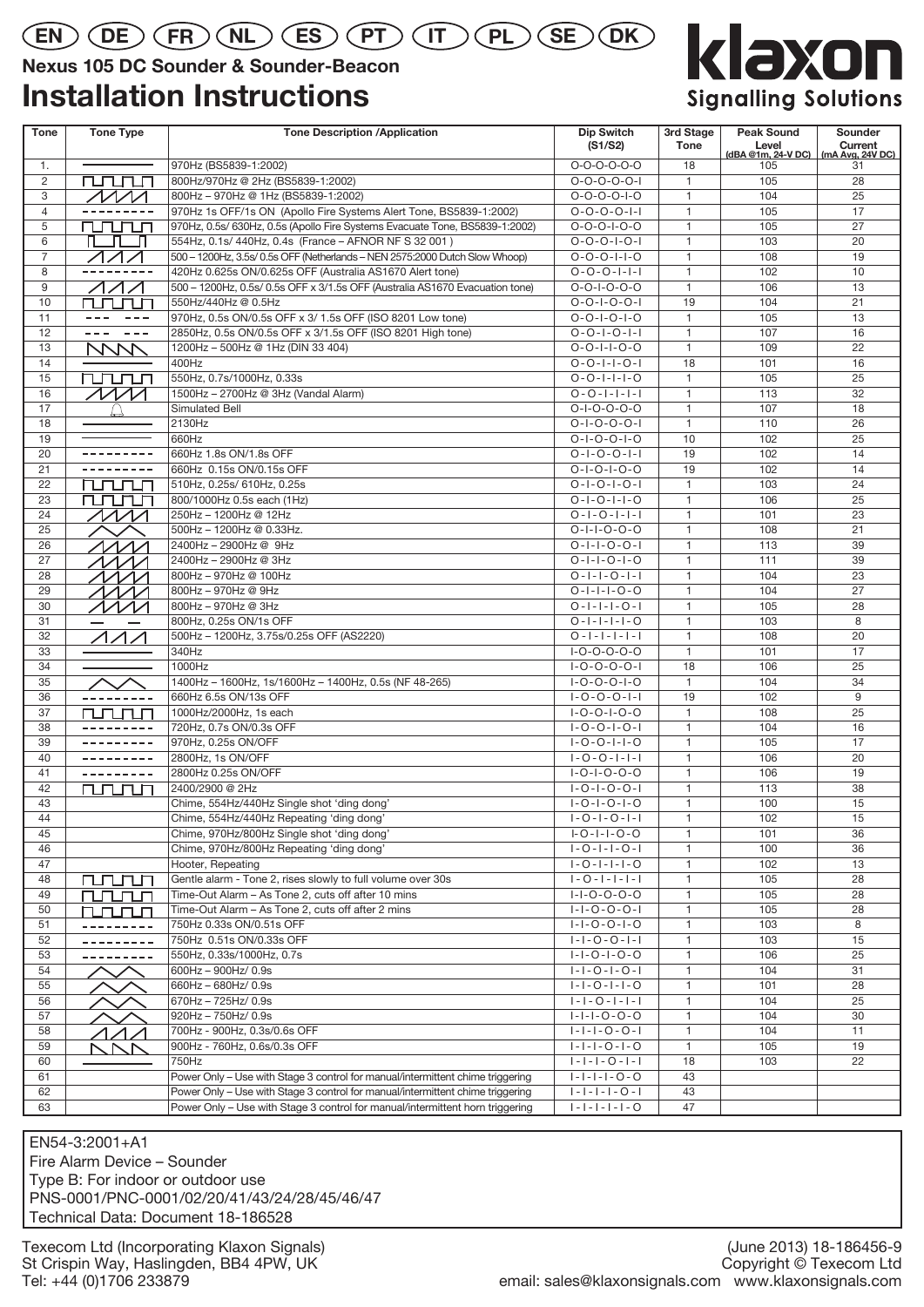| <b>Type</b>     | <b>CPR Reference</b>               |  |  |
|-----------------|------------------------------------|--|--|
| PNC-0024        | Reference 0832-CPR-0615            |  |  |
| <b>PNC-0001</b> | Reference 0832-CPR-0616            |  |  |
| PNS-0001        | Reference 0832-CPR-0617            |  |  |
|                 |                                    |  |  |
| 0832            | 0832-CPD-0615 (Sounder-LED Beacon) |  |  |

0832-CPD-0617 (Sounder)

0832-CPD-0616 (Sounder-Xenon Beacon)

| <b>Declared Performance</b>                             |                                       |  |  |  |
|---------------------------------------------------------|---------------------------------------|--|--|--|
| <b>Essential Characteristics</b>                        | EN54-3:2001+A1:2002+A2:2006 Subclause |  |  |  |
| Reproducibility                                         | 5.2                                   |  |  |  |
| Operational performance                                 | 5.3                                   |  |  |  |
| Durability                                              | 5.4                                   |  |  |  |
| Dry Heat (operational)                                  | 5.5                                   |  |  |  |
| Dry Heat (endurance)                                    | 5.6                                   |  |  |  |
| Cold (operational)                                      | 5.7                                   |  |  |  |
| Damp heat, cyclic (operational)                         | 5.8                                   |  |  |  |
| Damp heat, steady state (endurance)                     | 5.9                                   |  |  |  |
| Damp Heat, cyclic (endurance)                           | 5.10                                  |  |  |  |
| SO2 corrosion (endurance)                               | 5.11                                  |  |  |  |
| Shock (operational)                                     | 5.12                                  |  |  |  |
| Impact (operational)                                    | 5.13                                  |  |  |  |
| Vibration (operational)                                 | 5.14                                  |  |  |  |
| Vibration (endurance)                                   | 5.15                                  |  |  |  |
| Electrostatic discharge (operational)                   | 5.16                                  |  |  |  |
| Radiated electromagnetic fields (operational)           | 5.16                                  |  |  |  |
| Voltage transients, fast transient bursts (operational) | 5.16                                  |  |  |  |
| <b>Enclosure Protection</b>                             | 5.17                                  |  |  |  |

# **Installation Instructions**

07

e



# **EN** ) Installation Manual

# **Installation**

- a. The sounder is installed by first mounting the base unit and making the external wring connections to the base. The head unit then automatically connects when it is attached to the base.
- b. The sounder head is separated from the base by unlocking the four ¼-turn fasteners in the corners of the sounder. (Recommended screwdriver: Philips No. 2, min 100mm long).
- c. Note that the head only fits onto the base one way around. If a beacon is fitted, care should be taken when mounting the base to ensure that the beacon will be positioned in the desired orientation after the sounder is attached

# **Wiring**

The sounder and beacon have separate wiring terminals. Each terminal is duplicated to enable simple 'daisy-chain' connection of multiple units.

| Line                                                | <b>Terminal Marking</b> |
|-----------------------------------------------------|-------------------------|
| Sounder Positive Supply (10 to 60V DC)              | I +                     |
| Sounder Negative Supply (0V)                        |                         |
| 2nd Stage Alarm Control (Connect to 0V to activate) | $\mathbb{I}$ S2         |
| 3rd Stage Alarm Control (Connect to 0V to activate) | $\perp$ S3              |
| Beacon Positive Supply (10 to 60V DC)               | $\ddot{+}$              |
| Beacon Negative Supply (0V)                         |                         |

# **Controls**

- a. Tone Selection
	- The first and second stage alarm tones are independently set using 6-way dipswitches S1 and S2 respectively. The required settings are shown in the table overleaf. The third stage alarm tone is pre-set to complement the selected first stage tone as shown in the table.
- b. Volume Control

 The sound output of the unit can be reduced by up to 20dBA by adjusting the potentiometer.

c. Beacon Flash Controls (If fitted)

 The flash mode of the beacon can be altered using the 2-way dipswitch marked  $\sqrt{\phantom{a}}$ 

|               | <b>XENON BEACON</b>               | <b>LED BEACON</b>                                               |                     |               |
|---------------|-----------------------------------|-----------------------------------------------------------------|---------------------|---------------|
| <b>Switch</b> | $\bigcap\limits_{}^{\mathsf{ff}}$ | On                                                              | $\bigcap_{i=1}^{n}$ | On            |
|               |                                   | 60 flashes per min 30 flashes per min Single Flash Double Flash |                     |               |
| っ             | Single Flash                      | Double Flash                                                    | Flashing            | <b>Static</b> |

# **Technical Specification:**

| Supply Voltage Range 10-60V DC                             |                                                      |
|------------------------------------------------------------|------------------------------------------------------|
|                                                            | Current – Sounder  8-40mA* (Typ. 30mA @ 24V, Tone 1) |
| Current - Xenon Beacon  350mA peak @ 24V DC                |                                                      |
| (Where Fitted)                                             | (60 single flashes per min.)                         |
|                                                            | 700mA peak @ 12V DC                                  |
|                                                            | (60 single flashes per min.)                         |
| Current – LED Beacon  18mA (Flashing)*                     |                                                      |
|                                                            |                                                      |
| Peak Sound Level 110-113 dBA at 1m <sup>*</sup>            |                                                      |
|                                                            | (Typ. 105dBA @ 24V, Tone 1)                          |
|                                                            |                                                      |
| Volume Control  20dBA typical                              |                                                      |
|                                                            | Remote Tone Switching Provision for 3 alarm stages   |
|                                                            | (Negative voltage activation)                        |
| Operating Temperature  - 25 $\degree$ C to +70 $\degree$ C |                                                      |
|                                                            |                                                      |
|                                                            |                                                      |
|                                                            | Synchronisation  Automatic with Klaxon Nexus and     |
|                                                            | Sonos Sounders                                       |

\*depends on selected tone and input voltage. See tone table for details. EN54-3 certified on tones 1,2,3,6,7 & 13 & > 17V DC only.



The European directive "Waste Electrical and Electronic Equipment" (WEEE) aims to minimise the impact of electrical and electronic equipment waste on the environment and human health. To conform with this directive, electrical equipment marked with this symbol must not be disposed of in European public disposal systems. European users of electrical equipment must now return end-of-life equipment for disposal. Further information can be found on the following website: http://www.recyclethis.info/.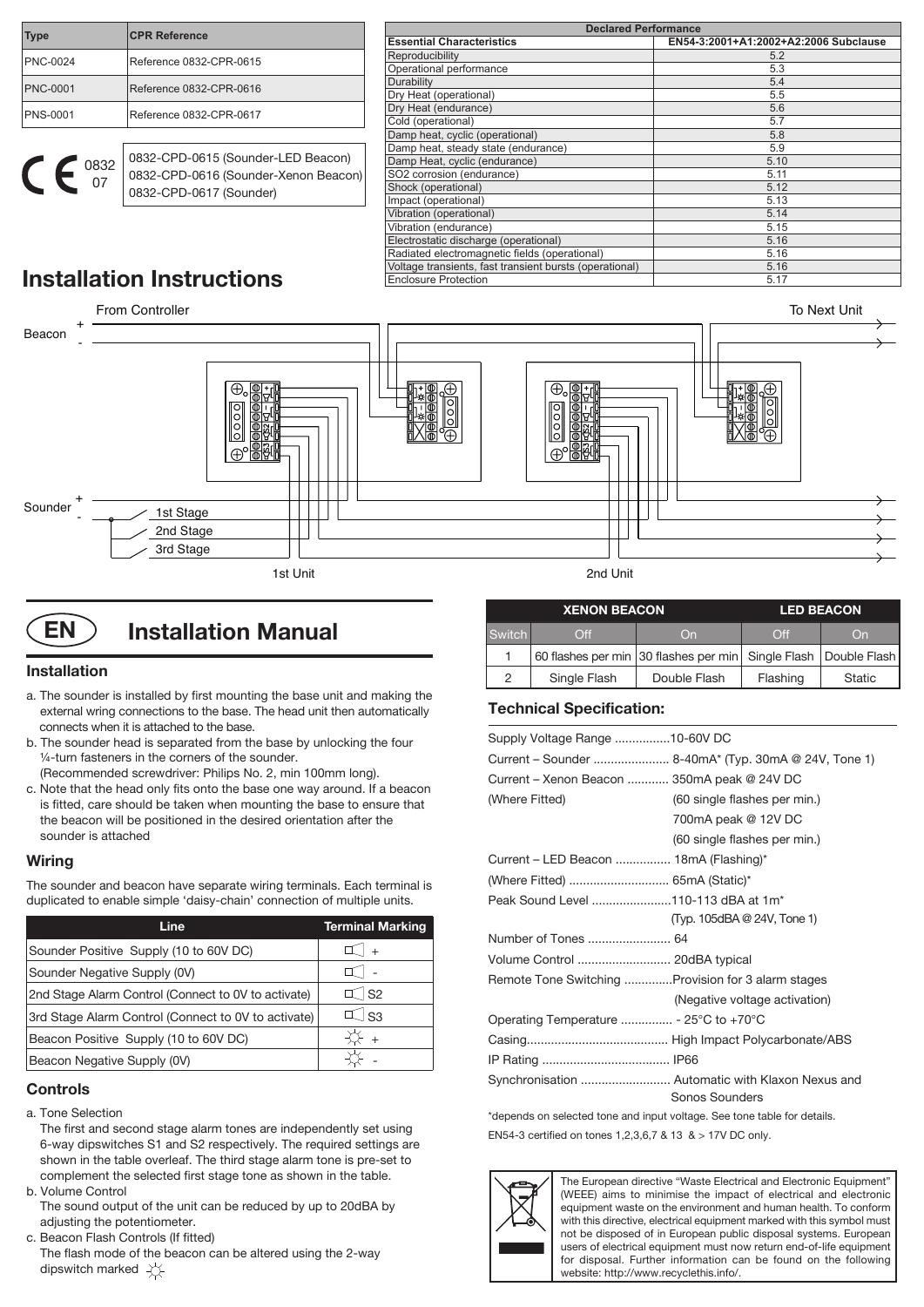# **DE** ) Installationsanweisung

#### **Einbau**

- a. Zum Installieren des Alarmgebers zunächst die Basis montieren und externe Kabel an die Basis anschließen. Sobald der Kopf auf der Basis befestigt ist, wird die Verbindung automatisch hergestellt.
- b. Um den Kopf von der Basis abzunehmen, die vier Befestigungen in den Ecken des Alarmgebers durch ¼ Drehung entriegeln. (Empfohlener Schraubendreher: Philips Nr. 2, mind. 100mm lang).
- c. Hinweis: Der Kopf lässt sich nur in einer Richtung auf die Basis setzen. Bei gleichzeitiger Verwendung einer Signalleuchte sollte beim Montieren der Basis darauf geachtet werden, dass die Signalleuchte nach Aufsetzen des Signalgebers korrekt ausgerichtet ist.

### **Kabelanschlüss**

Alarmgeber und Signalleuchte haben gesonderte Anschlussklemmen. Jede Klemme wird dupliziert, sodass mehrere Geräte problemlos hintereinander angeschlossen werden können.

| Leitung                                                                | Klemmen-<br>Kennzeichnung |
|------------------------------------------------------------------------|---------------------------|
| Positive Versorgungsspannung Alarmgeber<br>(10 bis 60V Gleichstrom)    |                           |
| Negative Versorgungsspannung Alarmgeber (0V)                           |                           |
| Alarmregelung 2. Stufe (zum Aktivieren an OV anschließen)              | S <sub>2</sub>            |
| Alarmregelung 3. Stufe (zum Aktivieren an OV anschließen)              | S3                        |
| Positive Versorgungsspannung Signalleuchte<br>(10 bis 60V Gleichstrom) | $+$                       |
| Negative Versorgungsspannung Signalleuchte (0V)                        |                           |

# **Bedienung**

#### a. Tonwahl

 Die Alarmtöne der ersten und zweiten Stufe werden mithilfe der 6- Wege-DIP-Schalter S1 bzw. S2 unabhängig eingestellt. Die erforderlichen Einstellungen sind in der Tabelle auf der nächsten Seite angegeben. Der Alarmton der dritten Stufe ist zur Ergänzung des Tons der ersten Stufe voreingestellt (siehe Tabelle).

- b. Lautstärkeregelung
- Durch Regulierung des Potentiometers kann die Lautstärke des Geräts um bis zu 20dBA reduziert werden.
- c. Regulierung des Blinkens der Signalleuchte (sofern vorhanden) Der Blinkmodus der Signalleuchte kann mithilfe des mit gekennze ich neten 2-Wege-DIP-Schalters reguliert werden.  $\pm$

|          | <b>XENON-LEUCHTE</b> | <b>LED-LEUCHTE</b>   |                |                         |
|----------|----------------------|----------------------|----------------|-------------------------|
| Schalter | <b>Aus</b>           | Fin                  | <b>Aus</b>     | Fin                     |
|          | 60 Blinken/min.      | 30 Blinken/min.      | Ein Aufblinken | Doppeltes<br>Aufblinken |
| っ        | Ein Aufblinken       | Doppeltes Aufblinken | <b>Blinken</b> | Konstant                |

# **Technische Spezifikation:**

| Versorgungsspannung  10-60V Gleichstrom                                                   |                                     |
|-------------------------------------------------------------------------------------------|-------------------------------------|
| Stromstärke - Alarmgeber  8-40mA* (Typ. 30mA bei 24V, Ton 1)                              |                                     |
| Stromstärke – Xenon Signalleuchte  350mA spitzen @ 24V DC                                 |                                     |
| (sofern vorhanden)                                                                        | (60 Blinken/Min.)                   |
|                                                                                           | 700mA spitzen @ 12V DC              |
|                                                                                           | (60 Blinken/Min.)                   |
| Stromstärke – LED Signalleuchte  18mA (Blinkend)*                                         |                                     |
| (sofern vorhanden)                                                                        | 65mA (Konstant)*                    |
|                                                                                           |                                     |
|                                                                                           | (Typ. 105 dBA bei 24V, Ton 1)       |
|                                                                                           |                                     |
|                                                                                           |                                     |
| Ferngesteuerte Tonumschaltung  3 Alarmstufen                                              |                                     |
|                                                                                           | (Aktivierung durch negativspannung) |
|                                                                                           |                                     |
|                                                                                           |                                     |
|                                                                                           |                                     |
|                                                                                           |                                     |
| *je nach gewähltem Ton und Eingangsspannung. Ausführliche Informationen siehe Tontabelle. | und Sonos-Alarmgebern               |

\*je nach gewähltem Ton und Eingangsspannung. Ausführliche Informationen siehe Tontabelle. EN54-3 zertifiziert nur für Töne 1,2,3,6,7 und 13 und > 17V Gleichstrom.



Das Ziel der EG-Richtlinie über Elektro- und Elektronik-Altgeräte ist, Umweltund Gesundheitsschäden durch Elektro- und Elektronik-Altgeräte so gering wie möglich zu halten. Um diese Richtlinie einzuhalten, dürfen Elektrogeräte, die mit diesem Symbol gekennzeichnet sind, nicht in den öffentlichen europäischen Entsorgungssystemen entsorgt werden. Europäische Benutzer von Elektrogeräten müssen ab sofort Altgeräte zur Entsorgung zurückgeben. Nähere Informationen hierzu finden Sie auf der folgenden Website: http://www.recyclethis.info/.

# **Notice d'instructions FR**

# **Certification NF**

Seules les modèles avec une des références commerciales suivantes sur leur tête et ayant l'estampille NF sont certifiées NF:

| $\sf N^o$ identification<br><b>NF-SSI</b> | Référence<br>commerciale | <b>Description</b> | <b>Class</b> |
|-------------------------------------------|--------------------------|--------------------|--------------|
| <b>IDS 021 A1</b>                         | <b>PNS-0001</b>          | Nexus 105 DSAF     | B            |
| <b>IDS 022 A1</b>                         | <b>PNC-0024</b>          | Nexus 105 DSAF/DL  | в            |
|                                           |                          |                    |              |

Conditions spéciales pour une utilisation avec un système NF-SSI:

1. Certification NF pour le son 6 seulement (AFNOR NF S32-001)

2. L'usage du deuxième et troisième sons n'est pas autorisé

3. Contrôle du volume non disponible

**Installation** a. Le socle de la sirène doit être fixé au préalable.

- b. Les raccordements s'effectuent directement sur le socle de la sirène.
- c. La sirène est ensuite vissée sur le socle via 4 vis ¼ de tour
- (utiliser uniquement un tournevis de type Philips 2 x 100).

### **Câblage**

La sirène et le flash possèdent des connecteurs séparés. Chaque bornier est doublé facilitant ainsi le raccordement d'autres sirènes.

| <b>Alimentation</b>                                                       | <b>Bornier</b>     |
|---------------------------------------------------------------------------|--------------------|
| + Alimentation (signal sonore)                                            |                    |
| - Alimentation (signal sonore)                                            |                    |
| 2ème son (si besoin)                                                      | $ $ S <sub>2</sub> |
| 3ème son (si besoin)                                                      |                    |
| + Alimentation (signal lumineux)                                          | $+$                |
| - Alimentation (signal lumineux)                                          |                    |
| Les deuxième et troisième sons (contrôle à distance) sont activés par les |                    |

Les deuxième et troisième sons (contrôle à distance) sont activés par les connecteurs  $\Box$  S2 et  $\Box$  S3.

# **Contrôle des signaux visuel et sonore**

a. Contrôle des sons :

 La sirène est programmée sur le son AFNOR NF S32-001. D'autres sons peuvent être sélectionnés en utilisant les 6 microcontacts S1/S2 de la sirène. Voir le tableau de choix des sons pour plus de détails sur les sons disponibles et la position des microcontacts correspondante. b. Contrôle du volume :

- Un potentiomètre permet de sègler la puissance sonore (hors version NF). c. Contrôle du signal lumineux :
- Le mode de fonctionnement du flash peut être modifié en utilisant les 2 microcontacts identifiés par le symbole  $\chi$ .

|         | Feu Flash Xénon | <b>Feu clignotant LED</b> |             |                             |  |  |
|---------|-----------------|---------------------------|-------------|-----------------------------|--|--|
| Contact | Arrêt (Off)     | Marche (On)               | Arrêt (Off) | Marche (On)                 |  |  |
| 1       | 60 flashs/min   | 30 flashs/min             |             | Simple Flash   Double Flash |  |  |
| 2       | Simple Flash    | Double Flash              | Clignotant  | Fixe                        |  |  |
|         |                 |                           |             |                             |  |  |

# **Spécifications techniques:**

| Consommation signal sonore  8-40mA (sous 24Vcc)          |                                       |
|----------------------------------------------------------|---------------------------------------|
| Consommation – Feu Flash Xénon  Pic à 350 mA sous 24 Vcc |                                       |
| (Quand présent)                                          | $(60$ flashs / Min.)                  |
|                                                          | Pic à 700 mA sous 12 Vcc              |
|                                                          | $(60$ flashs / Min.)                  |
| Consommation - Feu Clignotant LED  18 mA (Clignotant)    |                                       |
| (Quand présent)                                          | 65 mA (Fixe)                          |
| Puissance sonore maximum 100-113 dBA @ 1m                |                                       |
|                                                          |                                       |
|                                                          | (554Hz, 0.1s/440Hz, 0.4s)             |
|                                                          |                                       |
|                                                          | (simple flash, double flash, et fixe) |
| Gamme de fréquence  De 400 à 2850 Hz*                    |                                       |
| Température de fonctionnement  De -25°C à +70°C          |                                       |
|                                                          |                                       |
|                                                          |                                       |
|                                                          |                                       |
|                                                          | sirènes Klaxon (SONOS & NEXUS)        |

\* Variable selon les sons et les tensions. Voir tableau des sons pour plus d'informations. Certifié selon la EN54-3 pour les tons 1, 2, 3, 6, 7, 13 et >17V DC.



La directive européenne " Déchets d'Equipements Electriques et Electroniques (DEEE) a pour but de minimiser l'impact des déchets électriques et électronique sur l'environnement et la santé humaine. Conformément à cette directive, tout équipement électrique disposant de ce symbole ne doit pas être jeté dans les systèmes d'évacuation des déchets publics européens. Les utilisateurs européens d'équipement électrique doivent désormais renvoyer tout équipement électrique en fin de vie pour évacuation. Vous trouverez de plus amples informations sur le site Web suivant : http://www.recyclethis.info/.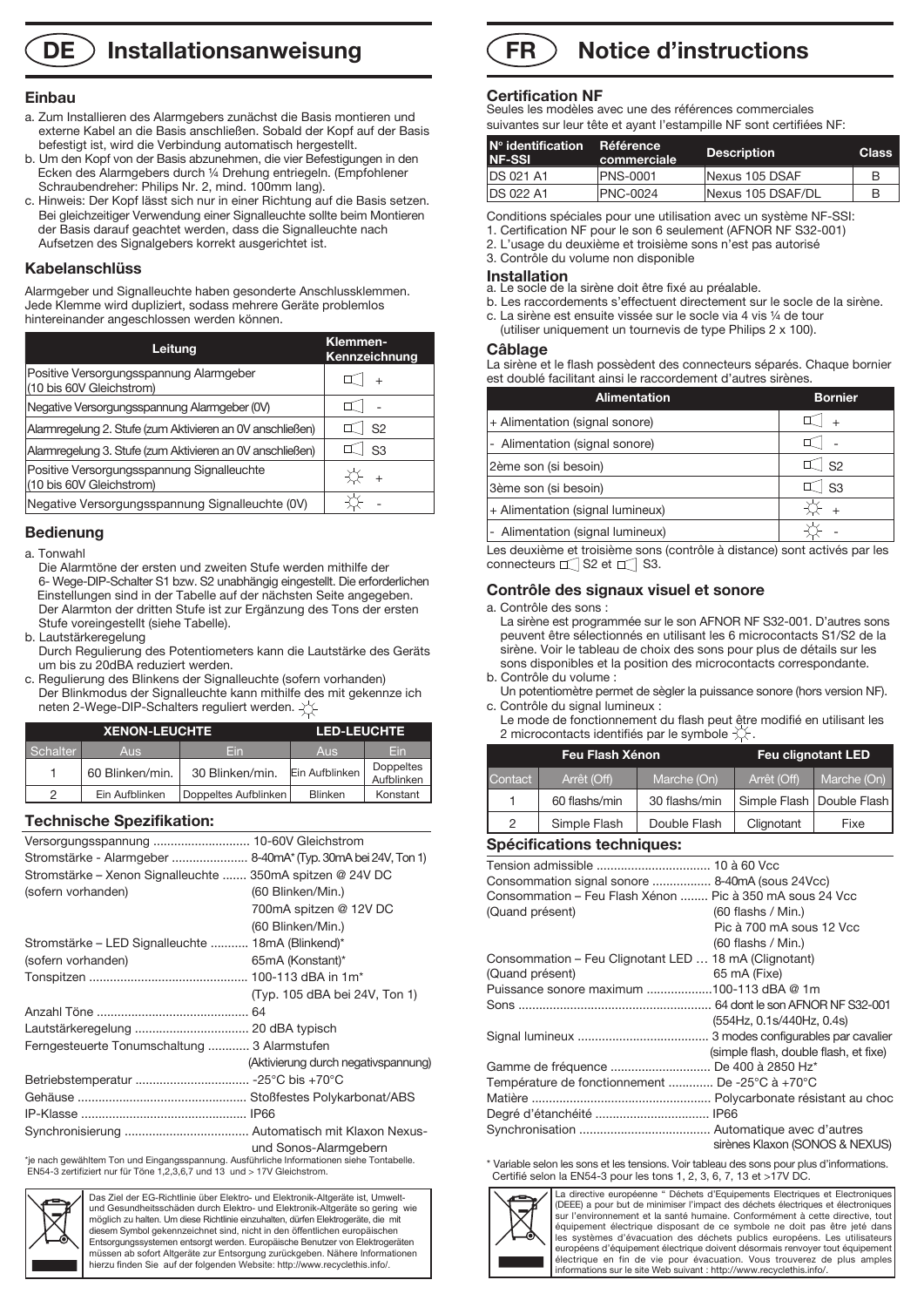**NL**  $\bigcirc$  **Montage instructies** 

#### **Installatie**

De signaalgever bovenzijde wordt van de basiseenheid gescheiden door de vier draaibevestigingen die zich in de hoeken van de signaalgever bevinden (Aanbevolen schroevendraaier: Philips Nr. 2, min 100mm lang).

De signaalgever wordt geïnstalleerd door eerst de basiseenheid te monteren en dan de externe bedradingaansluitingen hierin te monteren. De signaalgever bovenzijde sluit dan automatisch aan wanneer het aan de basiseenheid wordt bevestigd. Let op dat de signaalgever bovenzijde maar op een manier op de basiseenheid kan worden bevestigd. Als op de signaalgever een flits is geïnstalleerd, moet men opletten dat bij het monteren van de basiseenheid de flits in de gewenste positie word geplaatst als de signaalgever bovenzijde gemonteerd word.

#### **Bedrading**

Merk op dat de signaalgever en de flits afzonderlijke voedingsaansluiting hebben en deze zijn dubbel uitgevoerd (zie tabel).

| Aansluiting                                         | <b>Klem aanduiding</b> |
|-----------------------------------------------------|------------------------|
| Signaalgever positieve aansluitspanning (10-60 VDC) | $+$                    |
| Signaalgever negatieve aansluitspanning (0 VDC)     |                        |
| 2 <sup>e</sup> toon sturing (0 VDC voor activering) | $\top$ S2              |
| 3 <sup>e</sup> toon sturing (0 VDC voor activering) | $\perp$ S3             |
| Flits positieve aansluitspanning (10-60 VDC)        | Q +                    |
| Flits negatieve aansluitspanning (0 VDC)            |                        |

# **Regeling**

a. Toonselectie

- De eerste en tweede fase alarmtonen worden onafhankelijk ingesteld door dipschakelaars S1 en S2. De vereiste instellingen worden in de toonselectie tabel op de 1e pagina weergegeven. De derde fase alarm toon is vast ingesteld op basis van de geselecteerde eerste fase toon, zie toonselectie tabel.
- b. Volumeregeling
- De geluidsuitvoer van de signaalgever kan tot 20dBA
- verminderd worden door de potentiometer (volumeknop) af te stellen. c. Flits knipperregeling (indien gemonteerd)
- De knippermodus van de flits kan gewijzigd worden door de met  $-\left(\frac{1}{2}\right)$ gemarkeerde dipschakelaar.

| <b>XENON</b> |                  | <b>LED-FLITS</b> |               |               |
|--------------|------------------|------------------|---------------|---------------|
| Schakelaar   | $\Omega$ ff      | On               | $\bigcirc$ ff | On            |
|              | 60 flits per min | 30 flits per min | Enkele flits  | Dubbele flits |
| 2            | Enkele flits     | Dubbele flits    | <b>Flits</b>  | Constant      |

### **Technische specificaties:**

|                                              | Stroomsterkte alarm  8-40mA* (typ. 30mA @ 24V, toon 1) |
|----------------------------------------------|--------------------------------------------------------|
| Stroomsterkte Xenon filts  350mA max @24V DC |                                                        |
| (Voor zover aanwezig)                        | (60 flits per min)                                     |
|                                              | 700mA max @ 12V DC                                     |
|                                              | (60 flits per min)                                     |
| Stroomsterkte LED filts  18mA (flits)*       |                                                        |
| (Voor zover aanwezig)                        | 65mA (constant)*                                       |
| Geluidsniveaupiek  100 - 113 dBA aan 1m*     |                                                        |
|                                              | (typ. 105dBA @ 24V toon 2)                             |
|                                              |                                                        |
| Volume-instelling  20dBA typische            |                                                        |
|                                              | Extreme toon sturing  Voorbereid voor 3 alarmstadiums  |
|                                              | (negatieve spanningsactivering)                        |
|                                              |                                                        |
|                                              |                                                        |
|                                              |                                                        |
| Synchronisatie  Automatisch                  |                                                        |

\* Afhankelijk van de geselecteerde toon en ingangsspanning. Zie toontabel hiervoor. EN54-3 gecertificeerd voor de toonselectie 1, 2, 3, 6, 7, 13 bij 17 V DC.



De Europese richtlijn "Afgedankte elektrische en elektronische apparatuur" (AEEA) is er op gericht om de impact van het afval van elektrische en elektronische apparatuur op het milieu en de gezondheid van de mens te minimaliseren. Om aan deze richtlijn te voldoen moet elektrische apparatuur die met dit symbool gemarkeerd is, niet worden verwerkt in Europese openbare afvalsystemen. Europese gebruikers van elektrische apparatuur dienen nu apparatuur aan het einde van de levensduur aan te bieden voor verwerking. Meer informatie vindt u op de volgende website: http://www.recyclethis.info/.



#### **Instalación**

- a. El receptor acústico se instala después de montar la unidad de base y realizar las conexiones de cableado externo a la misma. A continuación, la unidad de cabeza se conecta automáticamente cuando se acopla a la base.
- b. La cabeza del receptor acústico se separa de la base al desbloquear los cuatro cierres giratorios situados en las esquinas del receptor acústico. (Destornillador recomendado: Philips Nº 2, mín. 100 mm de largo).
- c. Tenga en cuenta que la cabeza sólo se ajusta a la base de una forma. Si se ajusta una luz, deberá tener cuidado al montar la base para asegurarse de que la luz se coloque en la orientación deseada tras acoplar el receptor acústico.

#### **Cableado**

Tenga en cuenta que el receptor acústico y la luz tienen terminales de potencia independientes, que están marcados como sigue. Conmutación de tono remoto (si es necesario): Vincule externamente los terminales de control como se indica a continuación.

| Linea                                                         | Terminal  |
|---------------------------------------------------------------|-----------|
| Alimentación positiva del receptor acústico (10-60 V CC)      | $+$       |
| Alimentación negativa del receptor acústico (0 V)             |           |
| Control de alarma de nivel 2 (conectar a 0 V para activación) | $\top$ S2 |
| Control de alarma de nivel 3 (conectar a 0 V para activación) | ์ I ร3    |
| Alimentación positiva de la luz (10-60 V CC)                  | $+$       |
| Alimentación negativa de la luz (0 V)                         |           |

#### **Controles**

a. Selección de tono

 Los tonos de alarma de nivel 1 y 2 se ajustan de forma independiente mediante conmutadores S1 y S2 de 6 formas, respectivamente. Los ajustes necesarios aparecen en el dorso de la tabla. El tono de alarma de nivel 3 se preajusta para complementar el nivel de tono 1 seleccionado tal como muestra la tabla. b. Control de volumen

- La emisión de sonido de la unidad puede reducirse hasta 20 dBA gracias al potenciómetro.
- c. Controles de parpadeo de la luz (si está ajustada) El modo de parpadeo de la luz puede alterarse mediante los conmutadores de 2 formas.  $\overleftrightarrow{\bigtriangleup}$

| <b>XENON</b> |                        | <b>LED</b>             |               |                   |
|--------------|------------------------|------------------------|---------------|-------------------|
| Interruptor  | $\bigcirc$ ff          | En                     | Off           | En                |
|              | 60 parpadea por<br>min | 30 parpadea por<br>min | solo parpadeo | doble<br>parpadeo |
| っ            | solo parpadeo          | doble parpadeo         | parpadeante   | constante         |

# **Especificaciones Técnicas:**

| Voltaje de Alimentación 10-60V                        |                                                                                              |
|-------------------------------------------------------|----------------------------------------------------------------------------------------------|
|                                                       | Corriente Receptor acústico  8-40mA * Typ. 30mA @ tono 24V 1                                 |
| Corriente-Xenon  350mA pico @ 24V DC                  |                                                                                              |
| (Donde encajado)                                      | (60 parpadea por min)                                                                        |
|                                                       | 700mA pico @12V DC                                                                           |
|                                                       | (60 parpadea por min)                                                                        |
|                                                       |                                                                                              |
|                                                       | 65mA (constante)*                                                                            |
| Nivel màximo de sonido  100-113 dBA à 1m <sup>*</sup> |                                                                                              |
|                                                       | (typ. 120 dBA @ 24V, tono 2)                                                                 |
|                                                       |                                                                                              |
| Ajuste del volumen  20 dBA (típico)                   |                                                                                              |
|                                                       | Tono remoto que cambia  La provisión para 3 etapas de la alarma                              |
|                                                       | (la activación negativa del voltaje)                                                         |
| Temperatura de trabajo  - 25 °C à +70 °C              |                                                                                              |
|                                                       |                                                                                              |
|                                                       | resistencia al impacto                                                                       |
| Régimen IP  IP66                                      |                                                                                              |
| Sincronización  Automática                            | * depende del tono seleccionado y la tensión de alimentación. Ver la tabla de tonos para los |

detalles. EN54-3 accreditado solamente tonos 1,2,3,6,7 & 13 & > 17V DC sólo



El objetivo de la directiva europea de Eliminación de equipos eléctricos y electrónicos (WEEE) es minimizar el impacto de la eliminación de equipos eléctricos y electrónicos sobre el medioambiente y la salud de las personas. Para cumplir con esta directiva, el equipamiento eléctrico marcado con este símbolo no deberá desecharse en ningún sistema de eliminación europeo público. Los usuarios europeos de equipamiento eléctrico deberán retornar los equipos eléctricos y electrónicos al final de su vida útil para su eliminación. Para más información visite el siguiente sitio Web: http://www.recyclethis.info/.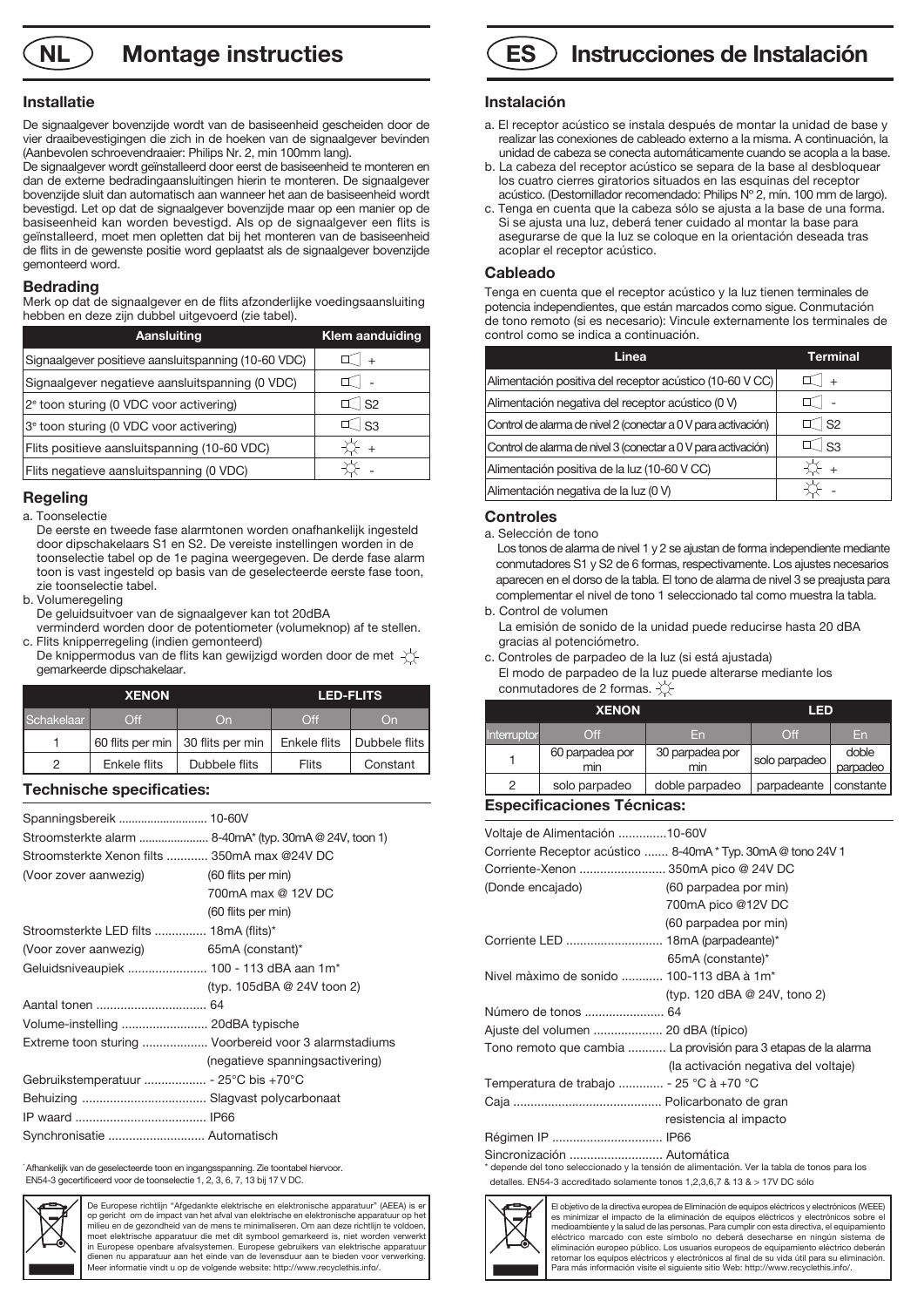**Manual de Instalação**

### **Instalação**

- a. A instalação do besouro é feita montando primeiro a base e efectuando as ligações da cablagem exterior à base. A cabeça da unidade fica automaticamente ligada quando ela é fixada à base.
- b. A cabeça do besouro separa-se da base desapertando os quatro dispositivos de fixação (turn fasteners) dos cantos do besouro. (Chave de fendas recomendada: Chave Philips Nº 2, comprimento mínimo 100 mm).
- c. Note que existe uma só maneira de encaixar a cabeça na base. Se tiver um farol instalado, é necessário cuidado ao montar a base para se assegurar de que o farol fica posicionado com a orientação desejada depois de fixar o besouro.

#### **Cablagem**

Anote que o sounder e farol têm terminais separados de poder, marcado como segue. Tom remoto Troca (Se necessário). Externamente elo controla terminais como mostrado embaixo.

| Linha                                                              | Marcação Terminal   |
|--------------------------------------------------------------------|---------------------|
| Alimentação Positiva do Besouro (CC, 10 V a 60 VC)                 | $+$                 |
| Alimentação Negativa do Besouro (0 V)                              |                     |
| Controlo de Alarme, 2 <sup>ª</sup> Fase (Ligar a 0 V para activar) | $\mathbb{I}$ S2     |
| Controlo de Alarme, 3ª Fase (Ligar a 0 V para activar)             | $\mathbb{I}$ $ $ S3 |
| Alimentação Positiva do Farol (CC, 10 V a 60 V)                    | $+$                 |
| Alimentação Negativa do Farol (0 V)                                |                     |

#### **Controlos**

a. Selecção do Tom

 Os tons da primeira e segunda fase do alarme são ajustados indepen dentemente utilizando dipswitches S1 e S2 de 6 vias, respectivamente. Os parâmetros necessários estão indicados na tabela da página seguinte. O tom da terceira fase do alarme é pré-ajustado de modo a complementar o tom seleccionado da primeira fase do alarme, indicado na tabela.

b. Controlo do Volume

 A saída de som da unidade pode ser reduzida até um valor com menos 20 dBA ajustando-se o potenciómetro.

c. Controlos da Intermitência do Farol (se instalado)

 O modo de lampejo do farol pode ser alterado usando os 2-bem interruptor marcado.  $\chi$ 

| <b>FAROL DE XENON</b> |              | <b>FAROL DIRIGIDO</b>               |              |               |
|-----------------------|--------------|-------------------------------------|--------------|---------------|
| interrupto            | fora         | em                                  | fora         | em            |
|                       |              | 60 flits per min   30 flits per min | Enkele flits | Dubbele flits |
| っ                     | Enkele flits | Dubbele flits                       | Flits        | Constant      |

#### **Especificações técnicas**:

| Gama da tensão de alimentação 10-60V          |                              |
|-----------------------------------------------|------------------------------|
|                                               |                              |
| Corrent - O Xenon Farolim  350mA picco @24V C |                              |
| (Se in dotazione)                             | (60 os lampejos por min.)    |
|                                               | 700mA pico @12V DC           |
|                                               | (60 os lampejos por min.)    |
| Corrent - LED Farolim  18mA (Reluzindo)*      |                              |
| (Se in dotazione)                             | 65mA (Estática)*             |
| Nível sonoro de pico 100-113 dBA à 1m*        |                              |
| Número de mensagens sonoras  64               |                              |
|                                               |                              |
|                                               |                              |
|                                               | (voltagem ativação Negativa) |
| Temperatura de funcionamento  - 25 °C à +70°C |                              |
|                                               |                              |
|                                               |                              |
|                                               |                              |
|                                               |                              |

\*depende do tom seleccionado e da tensão de entrada. Para mais informações, consultar a tabela de tons. Certificado apenas nos tons 1,2,3,6,7 e 13 e > 17V DC só.



Directiva europeia "Resíduos de Equipamentos Eléctricos e Electrónicos" (REEE) tem como objectivo minimizar o impacto dos resíduos de equipamentos eléctricos e electrónicos no ambiente e na saúde humana. Para dar cumprimento a esta Directiva, o equipamento eléctrico que contenha este símbolo não deve ser eliminado nos sistemas de eliminação pública europeus. Os utilizadores europeus de equipamento eléctrico devem agora devolver os equipamentos em fim de vida para eliminação. Para mais informações, consultar o seguinte sítio da Web: http://www.recyclethis.info/.



# **Installazione**

- a. L'apparecchio acustico si installa in primo luogo montando l'unità di base e collegando quindi i cavi esterni alla base. L'unità principale quindi si collega automaticamente quando viene montata sulla base.
- b. La testa dell'apparecchio acustico si separa dalla base sbloccando le quattro chiusure girevoli sugli angoli dell'apparecchio acustico. (cacciavite consigliato: Philips Nº 2, di una lunghezza minima di 100 mm).
- c. Notare che la testa può essere installata sulla base solo in un senso. Se viene installata una luce, prestare attenzione durante il montaggio della base per assicurarsi che la luce venga posizionata secondo l'orientazione desiderata dopo che è stato montato l'apparecchio acustico.

### **Cablaggio**

Notare che l'apparecchio acustico e la luce sono dotati di terminali di alimentazione separati, indicati come segue. Interruttore tono remoto (se necessario): Collegare esternamente i terminali di controllo come mostrato di seguito.

| Linea                                                               | Contrassegno<br>sui terminali |
|---------------------------------------------------------------------|-------------------------------|
| Alimentazione positiva dell'apparecchio acustico (da 10 a 60 V CC)  |                               |
| Alimentazione negativa dell'apparecchio acustico (0 V)              |                               |
| Controllo di allarme di 2º stadio (collegare a 0 V per attivazione) | $\mathsf{S}2$                 |
| Controllo di allarme di 3º stadio (collegare a 0 V per attivazione) | $\vert$ S3                    |
| Alimentazione positiva della luce (da 10 a 60 V CC)                 |                               |
| Alimentazione negativa della luce (0 V)                             |                               |

# **Regeling**

#### a. Selezione toni

I toni di allarme del primo e secondo stadio vengono impostati in modo indipendente utilizzando rispettivamente i commutatori a 6 modi S1 e S2. Le impostazioni necessarie sono mostrate nella tabella sul retro. Il tono di allarme del terzo stadio si preimpostata in modo da complementare il tono del primo stadio selezionato come mostrato nella tabella. b. Controllo del volume

L'emissione del suono da parte dell'unità si può ridurre fino a 20 dBA regolando il potenziometro.

c. Controlli del lampeggio della luce (se installata)

La modalità del lampeggio della luce si può alterare utilizzando i com mutatori a 2 modi dipswitch ha contrassegnato.  $\Diamond$ 

| <b>FALO DEL XENO</b> |                       | <b>FALO DEL LED</b>   |           |                              |
|----------------------|-----------------------|-----------------------|-----------|------------------------------|
| Interruttore         | off                   | <b>SU</b>             | off       | <b>SU</b>                    |
|                      | 60 flash al<br>minuto | 30 flash al<br>minuto |           | singolo flash   doppio flash |
| 2                    | singolo flash         | doppio flash          | lampeggio | statico                      |

#### **Specifiche tecniche:**

| Gamma tensione di alimentazione  10-60V<br>Corrente Apparecchio acustico 40mA massimo<br>Della luce - Xeno  350mA peak @ 24V DC<br>(se in dotazione) | (60 flash al minuto)<br>700mA peak @12V DC<br>(60 flash al minuto) |
|------------------------------------------------------------------------------------------------------------------------------------------------------|--------------------------------------------------------------------|
|                                                                                                                                                      |                                                                    |
| (se in dotazione)                                                                                                                                    | 65mA (statico)*                                                    |
| Livello di picco del suono 100-113 dBA at 1m <sup>*</sup>                                                                                            |                                                                    |
|                                                                                                                                                      | (typ. 105 dBA @24V, tono 1)                                        |
|                                                                                                                                                      |                                                                    |
| Regolazione Volume  20 dBA tipico                                                                                                                    |                                                                    |
| Commutare di Tono remoto  Misura per 3 fasi dell'allarme                                                                                             | (Attivazione negativa di tensione)                                 |
| Temperatura di esercizio  - 25°C bis +70°C                                                                                                           |                                                                    |
|                                                                                                                                                      |                                                                    |
|                                                                                                                                                      |                                                                    |

\*dipende dal tono selezionato e dalla tensione di ingresso. Per informazioni dettagliate, consultare la tabella dei toni. Certificazione solo sui toni 1,2,3,6,7 e 13 e > 17V DC soltanto.



La Direttiva europea nota come "Waste Electrical and Electronic Equipment" (WEEE), è volta a ridurre al minimo l'impatto sull'ambiente e sulla salute umana provocato dallo smaltimento di apparecchiature elettriche ed elettroniche. Al fine di garantire conformità a tale direttiva, è vietato smaltire le apparecchiature elettriche contrassegnate da rifiuti siti in territorio europeo. Gli utilizzatori europei sono tenuti a restituire le apparecchiature elettriche ed elettroniche al termine del lor ciclo di vita per consentirne il corretto smaltimento. Per ulteriori informazioni, visitare il seguente indirizzo: http://www.recyclethis.info/.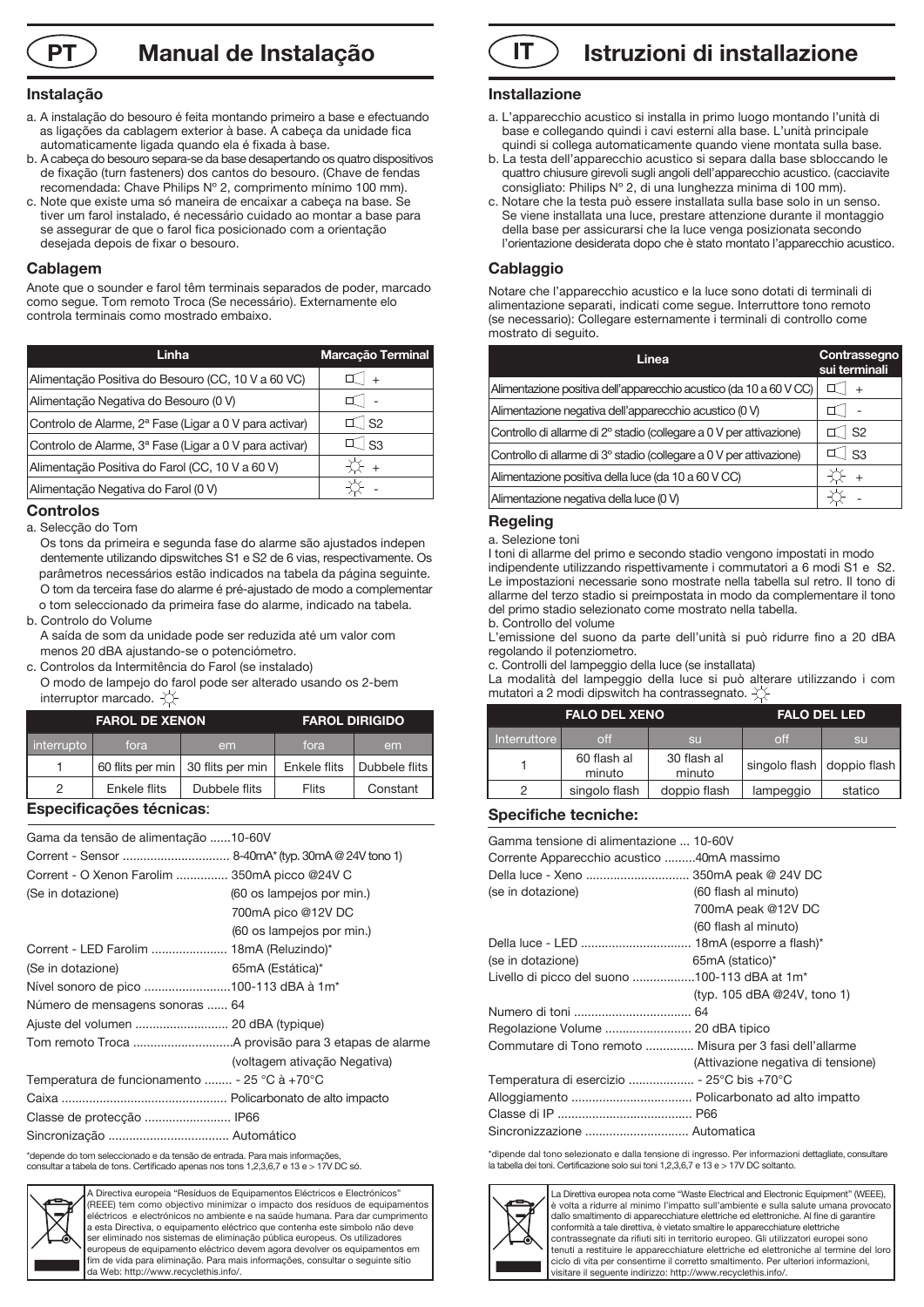# **PL Instrukcja montażu SE**

### **Instalacja**

- a. Instalację sygnalizatora należy zacząć od montażu podstawy w odpowiednim miejscu i podłączenia jej do instalacji zewnętrznej. Po osadzeniu głowicy sygnalizatora w podstawie następuje automatyczne podłączenie głowicy do instalacji.
- b. Aby odłączyć głowicę sygnalizatora od podstawy należy odkręcić cztery łączniki znajdujące się w narożnikach sygnalizatora. (Zaleca się użycie śrubokręta marki Philips nr 2, długość min 100mm).
- c. Uwaga: głowicę można zamocować na podstawie tylko w określonym położeniu. Przy zamontowanej lampie sygnalizacyjnej należy pamiętać, że po zamocowaniu sygnalizatora na podstawie lampa musi być prawidłowo ustawiona.

### **Okablowanie**

Zaznaczają co (żeby; który) echosonda i sygnalizator ma oddzielna możność (siła) stacji końcowych, oznaczany następująco. Odległy Ton (stroić; nadawać odcień; odcień) Przełączający (przełączanie) (Jeżeli wymagał (dostawać wymaganie; wymagany) ): Na pozór łączą kontrolowane stacje końcowe jak wskazano poniżej.

| Linia                                                          | Listwa zaciskowa |
|----------------------------------------------------------------|------------------|
| Zasilanie dodatnie sygnalizatora (10 - 60V DC)                 |                  |
| Zasilanie ujemne sygnalizatora (0V)                            |                  |
| Alarm drugiego stopnia (aktywacja: podłączyć do zasilania 0V)  | S <sub>2</sub>   |
| Alarm trzeciego stopnia (aktywacja: podłączyć do zasilania 0V) | - S <sub>3</sub> |
| Zasilanie dodatnie lampy sygnalizacyjnej (10 - 60V DC)         |                  |
| Zasilanie ujemne lampy sygnalizacyjnej (0V)                    |                  |

# **Regulacja ustawie**ń

a. Wybór dźwięku alarmu

- Dźwięk alarmu drugiego i trzeciego stopnia ustawia się niezależnie za pomocą przełączników DIP 6 (S1 i S2). Wymagane ustawienia przed stawiono w tabeli na następnej stronie. Jak pokazano w tabeli, dźwięk alarmu trzeciego stopnia jest dostosowany do dźwięku alarmu pierwszego stopnia i go uzupełnia.
- b. Regulacja głośności
- Głośność alarmu można zredukować do 20dB za pomocą potencjometru. c. Regulacja błysku w lampie sygnalizacyjnej (jeśli ją zainstalowano)
- Ustawienia błysku lampy sygnalizacyjnej można zmieniać za pomocą przełącznika DIP 2. XX

| <b>XENON Sygnalizator</b> |              | <b>LED Sygnalizator</b>           |                         |           |
|---------------------------|--------------|-----------------------------------|-------------------------|-----------|
| Przełaczać                | <b>Odl</b>   | Na                                | $\overline{C}$          | Na        |
|                           |              | 60 blyska na min 30 blyska na min | Przerzedzają<br>świecić | Podwajają |
| っ                         | Enkele flits | Podwajają                         | Błyszczenie             | Statyczny |

# **Dane techniczne:**

| Zakres napiecia zasilania  10-60V<br>Prad Sygnalizator - Xenon  350mA szczyt @ 24V DC<br>(gdzie dostosował) | (60 błyska na min)              |
|-------------------------------------------------------------------------------------------------------------|---------------------------------|
|                                                                                                             | 700mA szczyt @ 12V DC           |
|                                                                                                             | (60 błyska na min)              |
| Prąd LED Sygnalizator  18mA (błyszczenie)*                                                                  |                                 |
| (gdzie dostosował)                                                                                          | $65mA$ (statyczny)*             |
| Szczytowe natężenie dźwięku  100-113 dBA @ 1m*                                                              |                                 |
|                                                                                                             |                                 |
| Pojemność kontrola  20 dBA typisch                                                                          |                                 |
| Odległy Stroi (nadawać odcień)  Warunek pod kątem 3 alarmować                                               |                                 |
|                                                                                                             | rusztowania (przeczący napięcie |
|                                                                                                             | aktywacja)                      |
|                                                                                                             |                                 |
|                                                                                                             |                                 |
|                                                                                                             |                                 |
| Synchronizacja  Automatyczna                                                                                |                                 |

\*zależy od wybranego tonu i napięcia wejściowego. W celu uzyskania szczegółowych informacji<br>należy zapoznać się z informacjami podanymi w tabeli tonów. Gwarantowane wyłącznie w<br>przypadku tonów 1, 2, 3, 6, 7 i 13 i > 17V D



Dyrektywa europejska "W sprawie zużytego sprzętu elektrycznego i elektronicznego (WEEE) ma na celu zmniejszenie wpływu odpadów sprzętu elektrycznego i elektronic-znego na środowisko i zdrowie człowieka. Aby spełnić wymagania dyrektywy, sprzęt elektryczny oznaczony tym symbolem nie może być usuwany razem z odpad komunalnymi. Obecnie użytkownicy sprzętu elektrycznego na terenie Europy po zakończeniu użytkowania sprzętu muszą zwracać go w celu jego utylizacji. Szczegółowe informacje podano w witrynie internetowej: http://www.recyclethis.info/.



### **Installation**

- a. Sirenen installeras genom att först montera basenheten och sedan göra den externa tråddragningen till basen. Huvudenheten ansluts sedan automatiskt när den monteras på basen.
- b. Sirenhuvudet skiljs från basen genom att lossa fästdonens fyrvarvslåsning (de fyra vridlåsen) i larmets hörn.
- (Rekommenderad skruvmejsel: Philips nr. 2, minst 100 mm lång).
- c. Observera att huvudet bara kan monteras på basen på ett sätt. Om ett visuellt larm monteras ska försiktighet iakttagas när basen monteras så att det visuella larmet sitter rätt när sirenen monteras.

#### **Koppling**

Märka så pass den ljudat och fyr har skild från förmåga terminalen, märkt som följe. Avlägsen Ton Kopplande ( om krevad ): Yttre länk kontroll terminalen så vist nedan.

| Ledning                                                  | <b>Kabelfäste</b> |
|----------------------------------------------------------|-------------------|
| Siren, positiv strömtillförsel (10 till 60 V DC)         |                   |
| Siren, negativ strömtillförsel (0 V)                     |                   |
| Larmkontroll, nivå 2 (Anslut till 0 V för aktivering)    | S <sub>2</sub>    |
| Larmkontroll, nivå 3 (Anslut till 0 V för aktivering)    | S3                |
| Visuellt larm, positiv strömtillförsel (10 till 60 V DC) |                   |
| Visuellt larm, negativ strömtillförsel (0 V)             |                   |

# **Kontroller**

a. Tonval

 Larmtonerna för nivå 1 och 2 ställs in oberoende med hjälp av 6-vägs DIP-brytare, S1 och S2 respektive. Korrekt inställning visas i tabellen på baksidan. Larmtonen för nivå 3 förinställs för att komplettera den valda tonen för nivå 1, enligt tabellen.

- b. Volymkontroll Enhetens ljudnivå kan sänkas med upp till 20 dBA genom att justera potentiometern.
- c. Kontroller för det visuella larmets ljusblixtar (om monterade) Ljusblixtarna från det visuella larmet kan ändras med hjälp av 2-vägs  $DIP-$ brytare. $\chi$

| <b>XENON BLINKEYS</b> |                    |                                                 | <b>LED BLINKEYS</b> |                |
|-----------------------|--------------------|-------------------------------------------------|---------------------|----------------|
| kontakt               | bort               | рă                                              | bort                | pă             |
|                       | 60 blinkar per min | 30 blinkar per min   Enkel Blixt   Dubbel Blixt |                     |                |
| 2                     | <b>Enkel Blixt</b> | <b>Dubbel Blixt</b>                             | Blinkande           | <b>Statisk</b> |

### **Teknisk specifikation:**

|                                                                        | (typ. $30 \text{mA} @ 24 \text{V}$ tone 1) |
|------------------------------------------------------------------------|--------------------------------------------|
| Stòm Blinklys-Xenon  350mA spets @ 24V DC                              |                                            |
| (var tillpassat)                                                       | (60 blinkar per min)                       |
|                                                                        | 700mA spets @12V DC                        |
|                                                                        | (60 blinkar per min)                       |
|                                                                        |                                            |
| (var tillpassat)                                                       | 65mA (statisk)*                            |
|                                                                        |                                            |
|                                                                        |                                            |
|                                                                        |                                            |
| Avlägsen Ton Kopplande  Tillhandahållande för 3                        |                                            |
|                                                                        | larmsignal scenen                          |
|                                                                        | (negativ spänning aktiveringen)            |
|                                                                        |                                            |
|                                                                        |                                            |
|                                                                        |                                            |
|                                                                        |                                            |
| * beroende på vald ton och inspänning. Se tontabellerna för uppgifter. |                                            |

\* beroende på vald ton och inspänning. Se tontabellerna för uppgifter. Enbart kalibrerad för toner 1,2,3,6,7 & 13 & > 17V DC bara.



Det europeiska direktivet om avfall som utgörs av eller innehåller elektriska eller elektroniska produkter (WEEE) har i syfte att minimera verkningen av elektriskt och elektroniskt avfall på miljö och människors hälsa. För att följa detta direktiv, får elektrisk utrustning märkt med denna symbol inte avfallshanteras i europe kommunala avfallssystem. Europeiska brukare av elektrisk utrustning måste numera lämna tillbaka uttjänad utrustning för avfallshantering. Ytterligare information finns på följande hemsida: http://www.recyclethis.info/.